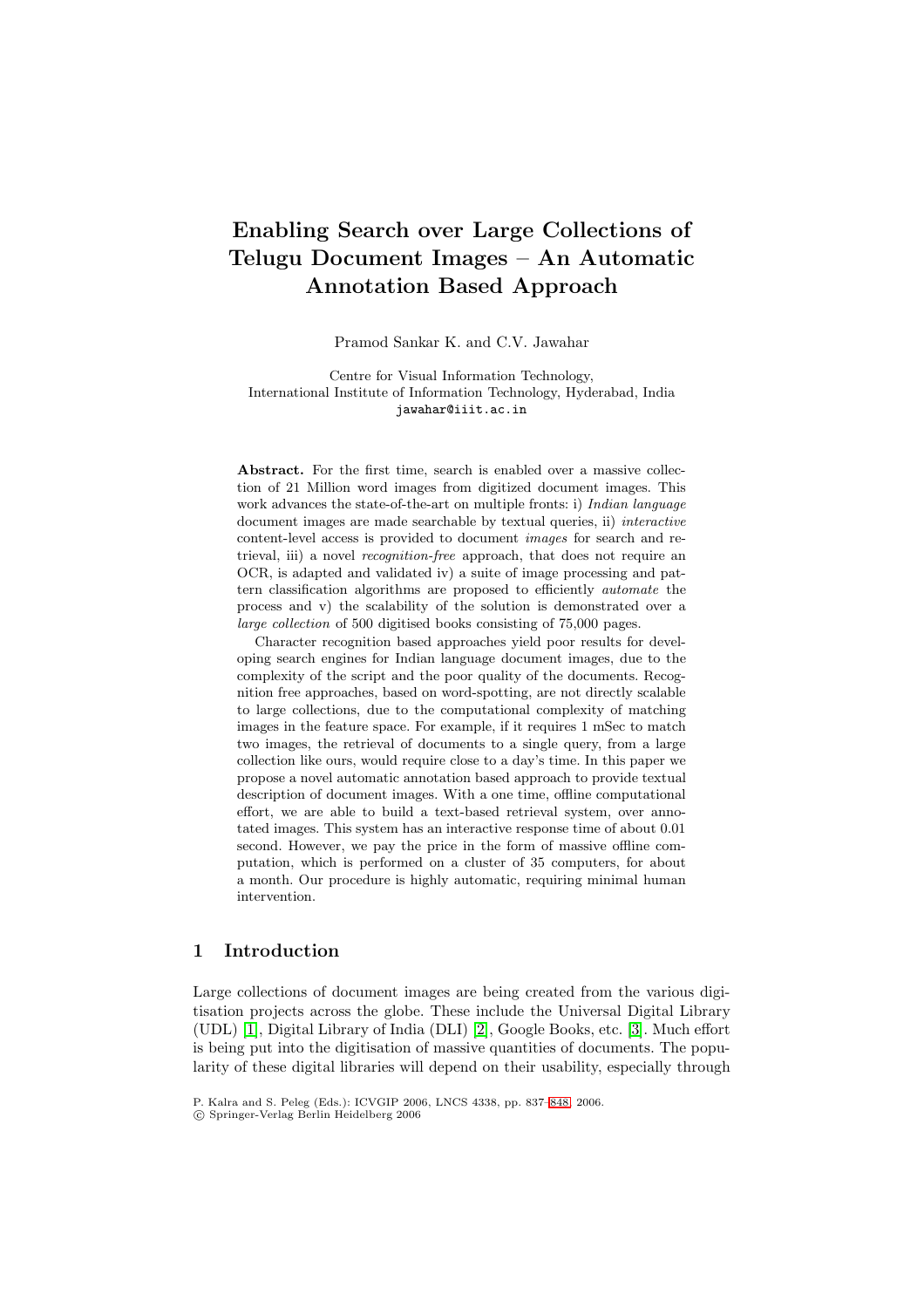content level search. For printed-document images, content level access was traditionally provided by using Optical Character Recognition (OCR) [\[4](#page-10-4)[,5\]](#page-10-5), to recognise the text. A text retrieval system would then be built over the recognised text. This approach produced satisfactory systems for the English language [\[6\]](#page-10-6). However, despite considerable effort, robust OCRs are not available for many Indian, Arabic and African languages. This is mostly becasue of the inherent complexity of the language owing to an extended character set, writing style and printing variations. Besides, the accuracy of OCRs reduces rapidly with degradations [\[5\]](#page-10-5), which are common in scanned documents. The obtained text is thereby, not well-suited for indexing and retrieval.

On the other hand, recently proposed recognition free approaches, avoid explicit character recognition [\[7](#page-10-7)[,8](#page-10-8)[,9](#page-10-9)[,10](#page-10-10)[,11\]](#page-10-11) by performing *Word Spotting* of a query in the image collection. The retrieval time using this approach is large since image matching in feature space is computationally intensive. If *N* is the number of documents, and *M* is the number of words in each document, then, the computations required for retrieving a single query would be of  $O(N \cdot M \cdot l^2)$  (*l* is length of feature vector for each word). If we assume that matching a pair of images requires 0.01 second, the retrieval time for each query, from a collection of 21 million images would be three days. Thus, a purely recognition-free approach is not scalable to large collections of images and queries.

The drawbacks of the previous approaches can be overcome by an *Annotation* based approach. Annotation is the process of assigning relevant keywords to a given image. With an annotated collection, an image can be represented in the text domain, enabling us to build an efficient retrieval system. Conventionally, annotation is performed by analysing a given image to identify the keywords that annotate it. *It can be observed that recognising the text using an OCR corresponds to annotating the image with the obtained text*. In this paper, we propose a novel approach called *Reverse Annotation*, where we analyse each word and find the corresponding images that it could annotate. Textual words are converted to the image domain and the generated images are matched with the words in the document. The matched documents are annotated by the textual keyword.

However, to annotate images, accurate image matching is required, which is computationally intensive. These computations need to be performed for every pair of generated and real word images. Given a vocabulary of *k* words the order of comparisons would be  $O(k \cdot N \cdot M)$ . To make annotation feasible, we employ the clustering technique. In text-retrieval, clustering is used to arrange the documents in a manner that facilitates immediate retrieval. Similarly, we arrange the images such that the image matching could be performed in a hierarchy of increasing complexity and decreasing number. Images are first clustered using a coarse feature representation and a matching algorithm. These clusters are then used to index the word images for quick annotation. With this scheme, the complexity of annotation reduces to approximately  $O(log(N \cdot M) \cdot log k)$ .

The significance of our work is that we provide an interactive content level access to a massive collection of document images. Our approach is recognitionfree, where images are accessed in the text domain through the proposed *Reverse*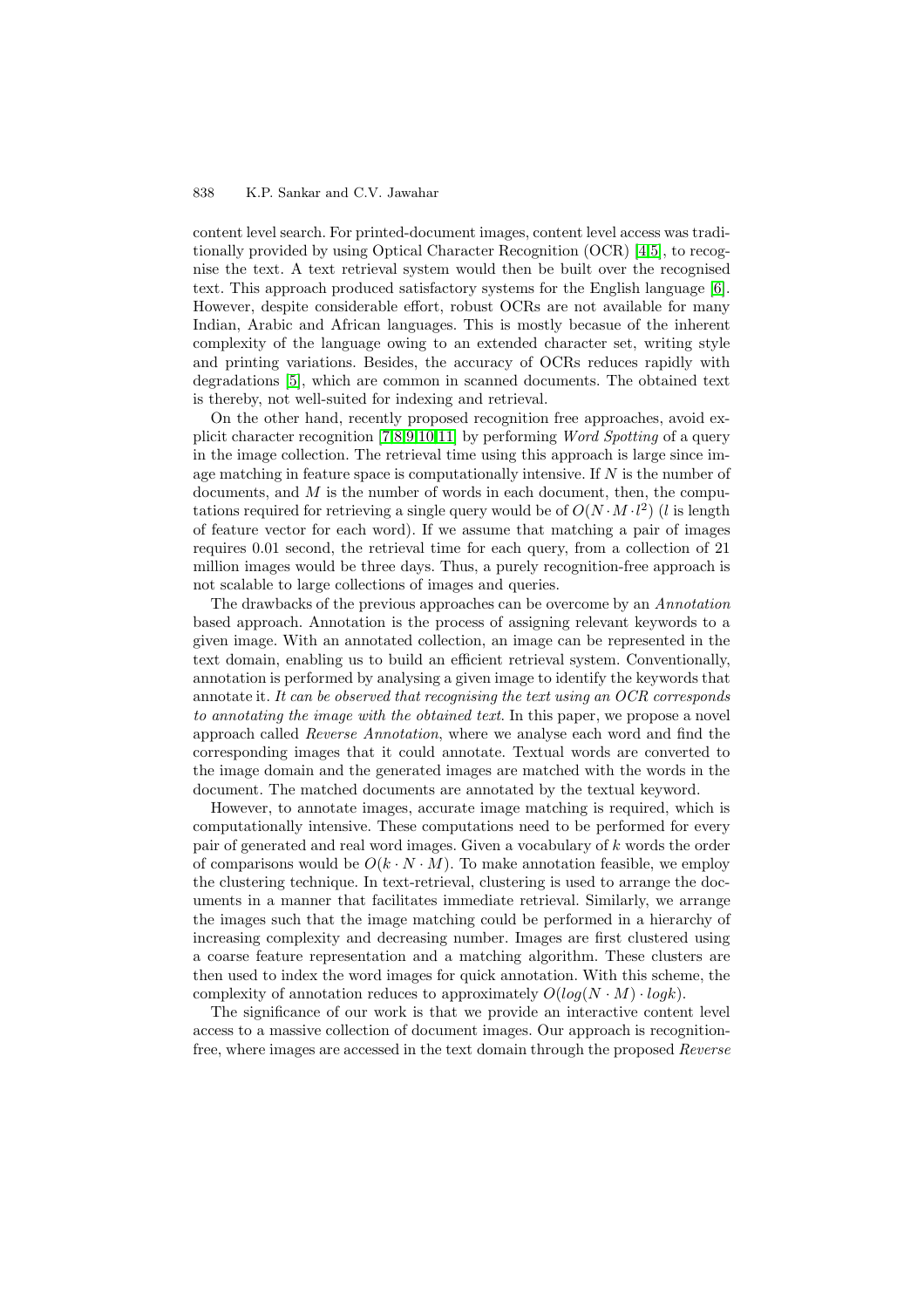

<span id="page-2-0"></span>**Fig. 1.** Examples demonstrating the subtleness of the Telugu language. In (a) the consonant modifier is shown to be displaced from the consonant in different ways (b) the two characters *ma* and *ya* are distinguished only by the relative size of the circle (c) the small stroke at the top changes the vowel that modifies the consonant.

*Annotation* framework. The annotation is made computationally feasible by employing efficient clustering techniques. We demonstrate the power and scalability of our solution by creating a search engine over 500 books of Telugu language document images. The collection contained 75,000 pages with 21 million words. The search engine that was built searches the document collection in a mere 0.01 seconds.

## **2 The Challenges Faced**

**Language-specific Issues.** Telugu, like most Indian languages, has a complex script, where the consonant could be modified by a vowel, consonant and/or a diacritic. A snippet of the complexity is demonstrated in Figure [1.](#page-2-0) Due to this inherent complexity of the language's script and writing style, accurate segmentation and matching of words (and characters) is a very difficult task [\[12\]](#page-11-0).

**Issues in Scanning.** Scanned document images contain a large number of artifacts, which are cleaned on a large scale using a a semi-automatic process [\[3\]](#page-10-2), by using various image processing operations. Owing to the variation in quality across the images, a single setup of image processing parameters would not be suitable for all. Consequently, the overall quality of the processed images is poor, thereby matching and recognising such words is very difficult.

**Scalability.** The massiveness of the digital library collections, is a serious challenge for automation of the processes. Due to this magnitude, even the quick image processing routines require large amounts of time. Despite considerable optimisations, the computation required is enormous, and the processing has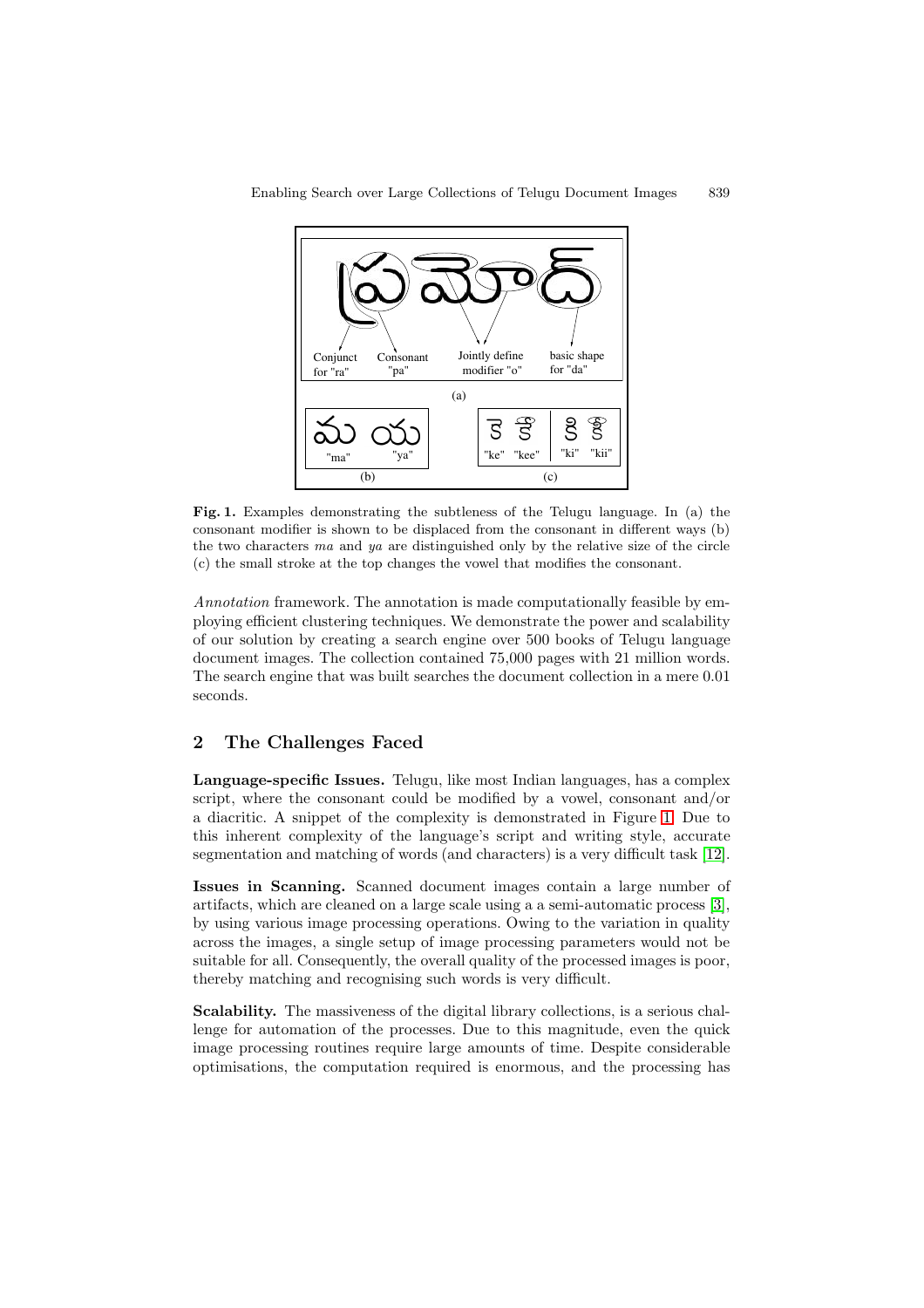to be distributed over a cluster of computers. Managing such a cluster and transfering of large amounts of data across the network were some of the major bottlenecks in the system development.

## **3 Reverse Annotation**

Content based image retrieval (CBIR) systems have thus far focused on enabling search and retrieval over relatively small image collections. With the massive increase in image collections, the scalability, performance and computational complexity issues need to be further addressed. In traditional CBIR, image matching is performed online to retrieve similar images to a given query. This online matching of queries results in large retrieval time and is thus not scalable. Indexing in the image feature space was explored in literature [\[13](#page-11-1)[,14\]](#page-11-2). The indexing structures, such as k-d trees, are not scalable to large number of features and images. On the other hand, users are accustomed to sub-second retrieval of web pages by commercial search engines. The performance of text retrieval could be replicated for images, only by having a text-based system at this stage. This requires a textual representation for each image, which corresponds to an annotation of the images with text [\[15\]](#page-11-3).

In the early years of image retrieval systems, images were annotated manually. For automatic annotation, the images are analysed to identify the annotation keywords, by performing image segmentation, object recognition, scene analysis etc. In recent years, cross-media relevance models have been used to annotate images based on co-occurrence of features and associated textual de-scriptions [\[16,](#page-11-4)[17\]](#page-11-5). Annotations could also be learned from user feedbacks [\[18\]](#page-11-6) or from search results over the Internet [\[19\]](#page-11-7). However, these techniques are not easily applicable to the domain of document images.

In our approach, instead of identifying the keywords for a given image, we identify the images that correspond to a given keyword. This scheme is called *Reverse Annotation*. In reverse annotation, we built an example image for a given keyword, and identify the images in the collection that are visually similar to it. When there is a match, the keyword is used to annotate the matched image.

This scheme is especially suitable for document images, where the knowledge of the vocabulary provides us with the possible annotations (in contrast to generic images, where annotations depend on subjectivity). For the document images, an exact keyword has to be identified for a given word image. This circumvents the problems of *synonymy* and *polysemy*, and semantic annotations which are required in the case of generic images.

### **3.1 Image Matching for Annotation**

The reverse annotation problem can be stated as *"given a set of word images, identify all the word images that match a given keyword image"*. The correspondence between word- and keyword-images can be established by computing a similarity measure between each such pair. An accurate feature description and similarity measure is used for this purpose and the word is annotated with the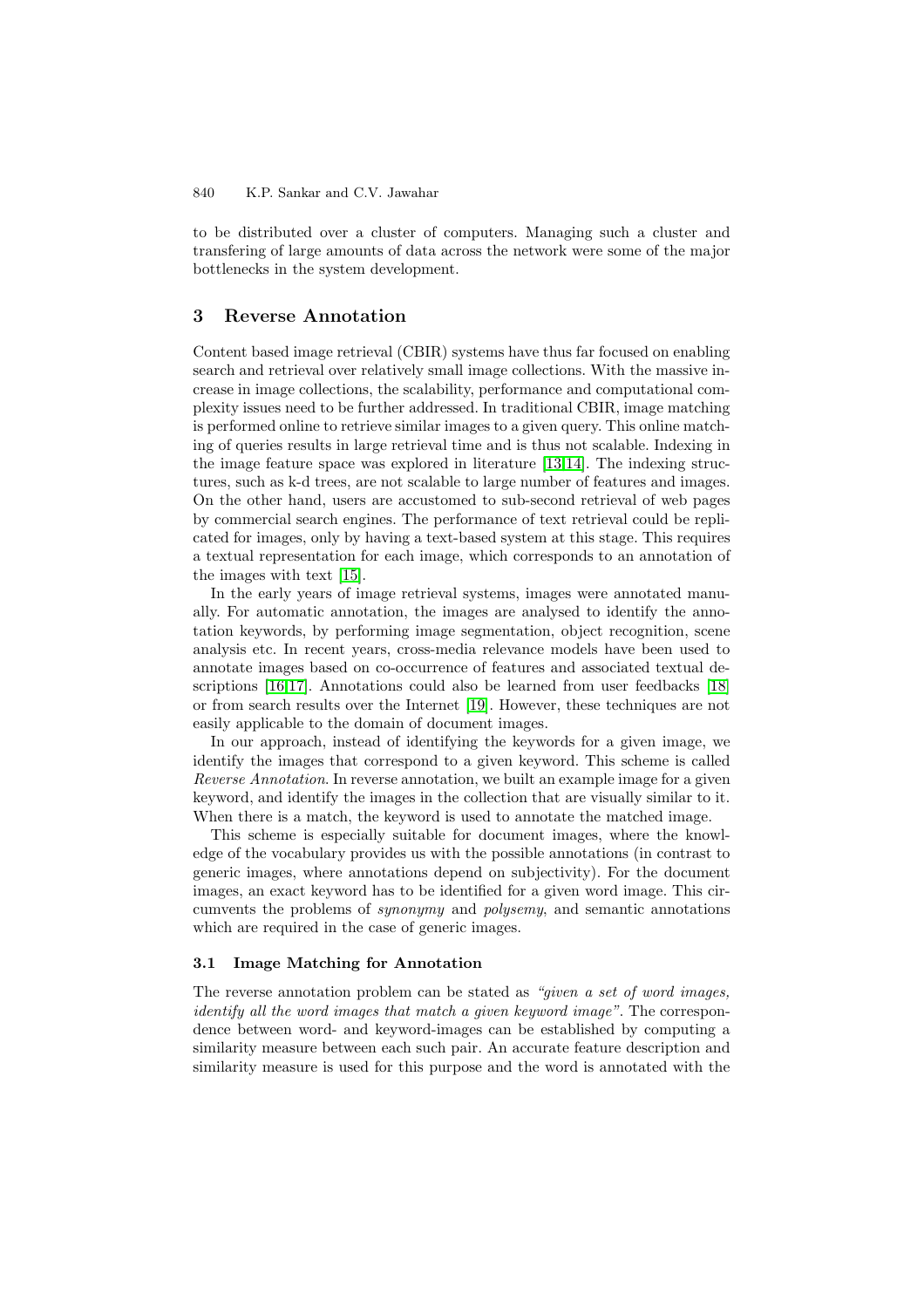keyword whenever there is considerable match between the two. However, any accurate matching procedure is a computationally intensive process. If it requires about 0.05 seconds to compute the similarity between two word images, the annotation of a collection of 21 million words with a set of 30,000 keywords would require close to a thousand years. This is impractical and infeasible. To make this process feasible, we use an efficient solution derived from text retrieval, which is described in the next section.

## **4 Clustering for Annotation**

In a text retrieval system, documents are indexed with the words present in them. Given a query, the documents are immediately read out of the index. It can be seen that the documents are clustered by the indexing procedure, based on the words in them. Following this strategy, we index the large collection of word images, such that similar words belong to one cluster.

At the finest level, the clusters would contain all instances of a given word in the collection, with all the variations in font type, style and size. At a coarse level, a large number of *similar-looking* words would be present in the same cluster. The feature description and similarity measure should be chosen such that they are invariant to font type, style and size changes, while being able to quickly cluster the images. Accordingly, word profile features were chosen, since they have been very useful for clustering word images [\[10\]](#page-10-10). The features used here are the upper word profile, lower word profile, projection profile and transition profile. The features are normalised to provide invariance to font size. Features are compared using a Dynamic Time Warping (DTW) approach since it inherently handles font type and style variations [\[7\]](#page-10-7). DTW is essentially a dynamic programming technique, that calculates a distance between two feature vectors, by accumulating local distances  $d(i, j)$  between the *i* th and *j* th features of the two vectors, using the following formula:

$$
D(i,j) = \min \begin{cases} D(i-1,j-1) \\ D(i-1,j) \\ D(i,j-1) \end{cases} + d(i,j)
$$

**Hierarchical Clustering.** The feature representation and similarity computations between images yield non-metric pairwise distances. In such cases, the popular choice of clustering is the Hierarchical Agglomerative Clustering (HAC). HAC begins with individual clusters for each point and proceeds by merging the closest clusters until a stopping-criterion is met. However, this would require the computation of similarity between every pair of words, which is  $O(N^2)$ . To quicken the clustering, we only cluster those points that were not previously clustered. With such a technique, the pairwise distances need to be computed for only those words that have not yet been clustered. This results in a  $O(N \cdot log N)$ algorithm, and the running time depends on the size of the clusters. With a large cluster size, we obtain coarse clusters *quickly*, since the number of points to be clustered decreases rapidly at each iteration. With smaller cluster size, the time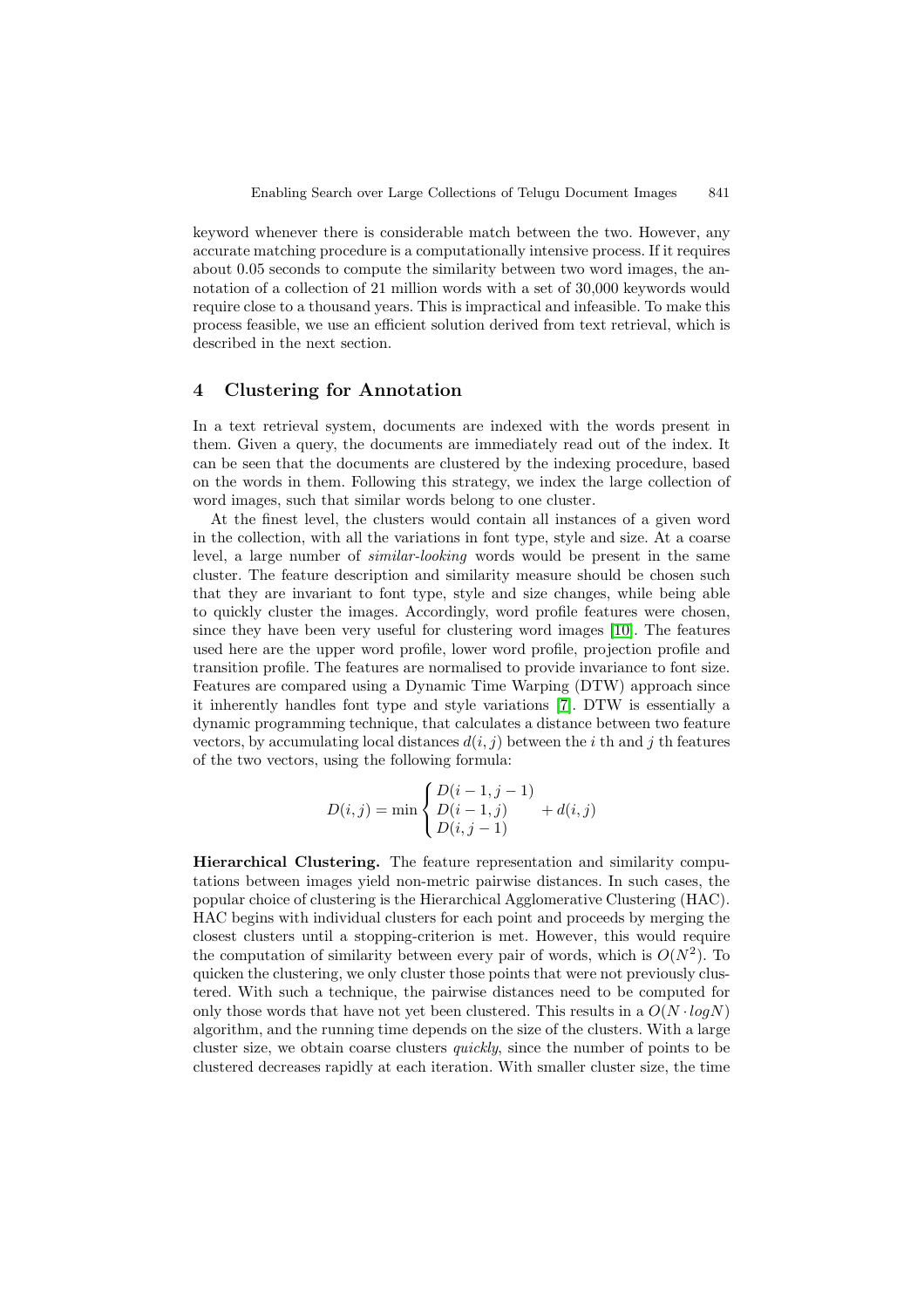

<span id="page-5-0"></span>**Fig. 2.** Depiction of Clustering Procedure. In the first iteration, the data is partitioned to large clusters, quickly. Smaller clusters are then found within the larger clusters. A hierarchy of three levels of fine-ness is shown in the figure.

increases rapidly. To obtain good clusters quickly, the points are first clustered (or partitioned) coarsely and then refined to finer clusters. The assumption is that, two points cannot be found in a fine cluster, if they do not belong to a coarse cluster. The clustering is depicted in Figure [2.](#page-5-0) The cluster centroid is defined as the word with the least sum distance from the other points in the cluster.

By clustering at multiple levels, a hierarchy of clusters are built, where the number of points in the clusters reduces at each level, while the number of clusters increases. This is depicted in Figure [4.](#page-8-0) With such a hierarchy, we could identify the clusters relevant to a given keyword, and match for exact annotation within the cluster. By clustering, we eliminate a large number of comparisons which would not yield a match, thereby remarkably speeding up the annotation process. With this scheme, the number of comparisons for annotation are of *O*(*logk · logN*) (*K* being number of keywords and *N* the number of words). The annotation of 21 million words can now be performed in about 260 days (instead of the 1000 years required otherwise).

About 500 random clusters were manually evaluated to estimate the accuracy of clustering and the results are presented in Table [1.](#page-5-1)

<span id="page-5-1"></span>**Table 1.** Precision-Recall of the clustering procedure, evaluated manually from 500 randomly picked clusters

| Width of centroid word 30 - 500 500 - 1000 1000 - 1500 1500 - 2000 Total |        |         |         |        |        |
|--------------------------------------------------------------------------|--------|---------|---------|--------|--------|
| (in pixels)                                                              |        |         |         |        |        |
| Precision                                                                | 92.54% | 73.91\% | 73.76%  | 68.53% | 72.66% |
| Recall                                                                   | 62.72% | 76.69%  | 80.44\% | 72.39% | 75.45% |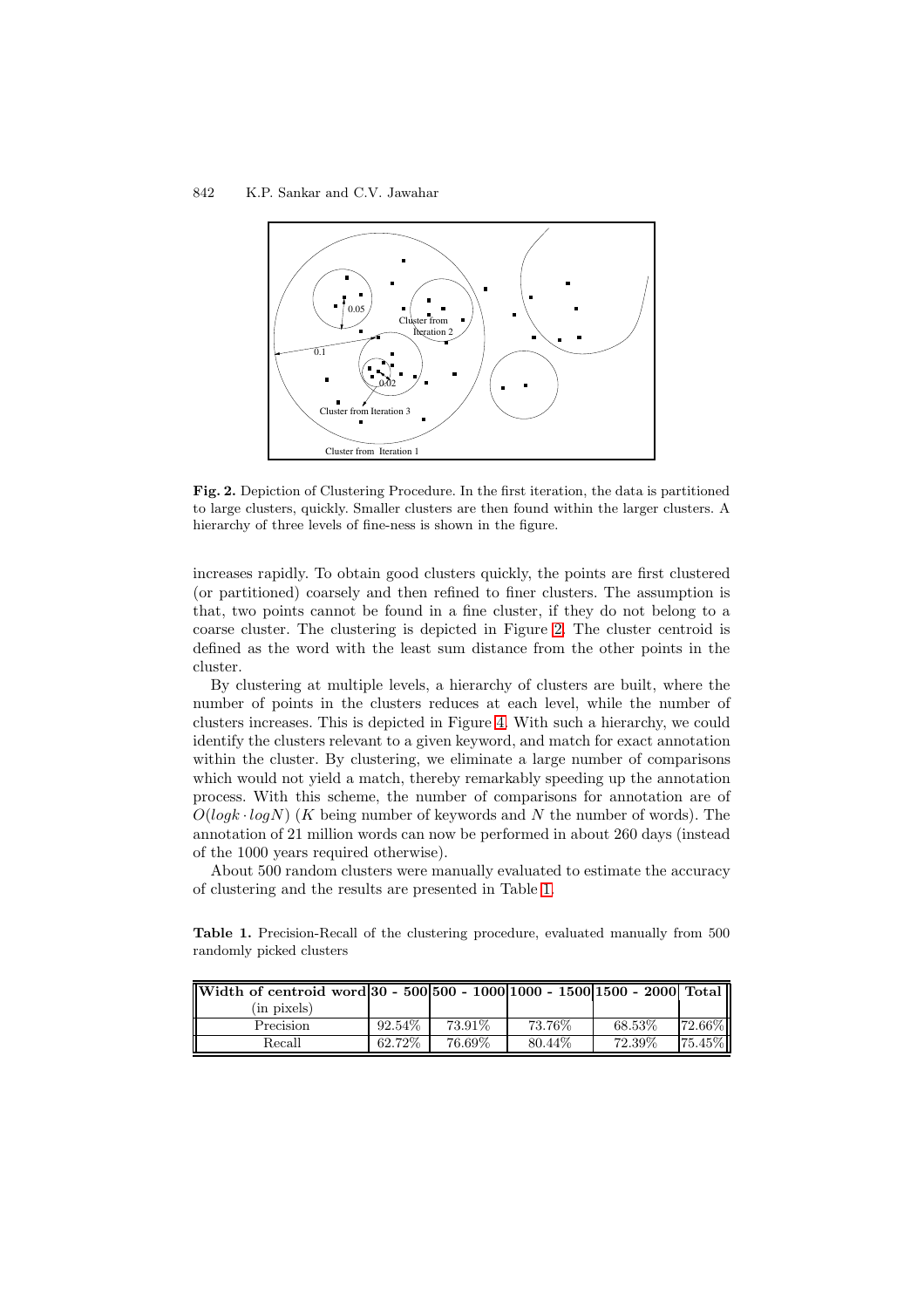## **5 Building the System**

In this section we describe the stages involved in building the search system using the approach described above.

- **Data Collection.** The data for our project was obtained from the digitisation under the Digital Library of India project. The books are available for free access at [\[20\]](#page-11-8). The books are digitised on a large scale at a resolution of 600dpi. Our collection consists of 500 books of the Telugu language, with 76, 425 page images.
- **Segmentation.** The document images are segmented using the *docstrum* [\[21\]](#page-11-9) algorithm. The large number of segmentation errors are corrected using the techniques described in Section 5.1.
- **Feature Extraction.** Coarse features are extracted from each of the word segments. These features are the profile and transition features, which are described in Section 4.1
- **Clustering.** Words are clustered using the hierarchical agglomerative clustering procedure detailed in Section 4.1. The time for clustering increases quadratically with the number of points to be clustered. To ensure that the clustering is tractable, we perform clustering over each individual book, which on an average, contains 50K words.
- **Merging Clusters.** The clusters from different books are merged by comparing the cluster centroids of the respective books.
- **Annotation.** The obtained clusters are annotated by finding the closest word match the cluster centroid, as elaborated in Section 5.2.
- **Search Index Building.** Annotations for the clusters are used to identify the documents that correspond to each keyword. The search index is built using this correspondence. The details of the search system are described in Section 5.3.

#### **5.1 Segmentation**

To annotate each word, we require a segmentation of the document at word level. Due to the writing pattern of Telugu, as described in Section 2, the segmentation algorithms that work well on English documents, yield very poor results. An example is shown in Figure [3](#page-7-0) (a), where the vowel modifiers are segmented separately from the word they belong to. In general, about 25% extra segments arise due to noise and the displaced vowel modifiers. Manual correction of these segmentation errors is infeasible, taking about three minutes per page.

The error patterns that occur in the segmentation are handled using an automatic correction scheme as

**–** In cases where the vowel modifier is displaced, intra-word segments occur, which generally overlap or are closer to each other than inter-word segments. The segmentation correction scheme identifies adjacent segments and merges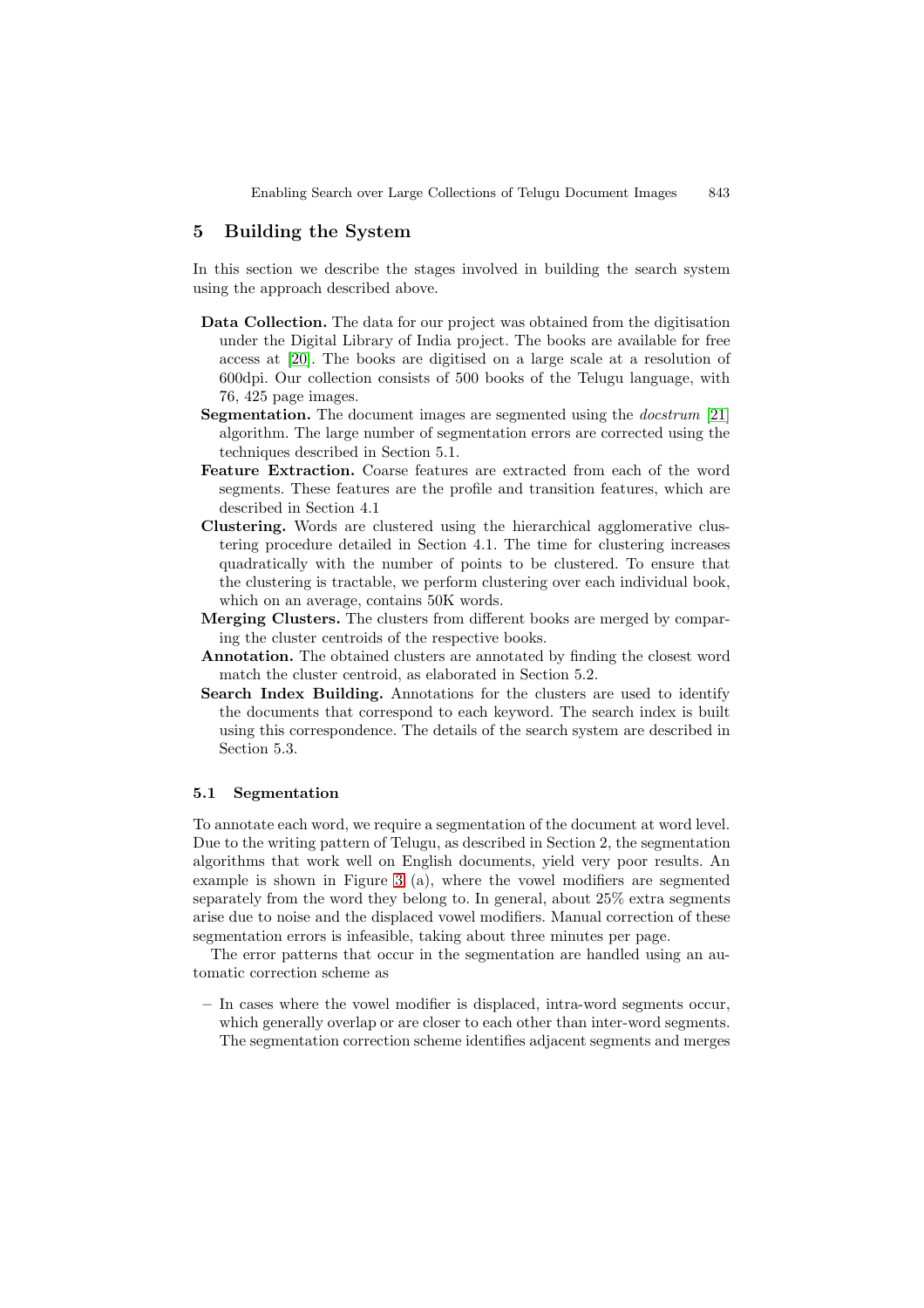

<span id="page-7-0"></span>**Fig. 3.** (a) Example of segmentation errors (above) and corrected segmentation (below). The errors are encircled and some of the corrected ones are highlighted below, (b) Over correction of poor segmentation (above), Sample page image with heavy degradations (below).

those that are closer than the average distance. An example is shown in Figure [3](#page-7-0) (above).

- **–** Segments from noise are considerably small in size. Accordingly all segments with dimensions less than 30 pixels are removed, which corresponds to onetwentieth of an inch, when scanned at 600 dpi.
- **–** Segments from illustrations are generally larger than the average word size. Segments greater than 2000 pixels (three-and-half inches at 600 dpi) are, therefore, removed.

However, in some pages, due to the close proximity between successive words/ lines of text, the scheme *over-corrects*, as shown in Figure [3](#page-7-0) (b). The outliers from incorrect segmentation, increase the computation required, but, the improvement in segmentation accuracy justifies this additional expense.

#### **5.2 Annotation**

For Reverse Annotation, we begin with the words of the language that are present in the document collection. These words are used to build the templates that shall be used for annotation. However, the document images do not have a parallel text. A text corpus is used to identify the words and proper nouns that are generally present in the documents of the given language. Moreover, it is well known in the information retrieval (IR) domain, that the frequency of word occurrence is roughly inversely proportional to its rank in terms of frequency, i.e., the frequency of the *k*-th most frequent word would have a frequency  $f_0/k$ , where  $f_0$  is the frequency of the most frequent term. This is called the Zipf's law [\[22\]](#page-11-10). The index terms should be taken from the middle of this distribution. Highly frequent words are *stop words* and low frequency are not queried for often. With an appropriate set of words, a considerable percentage of the text and queries would be covered. Accordingly, we obtain words that are found in the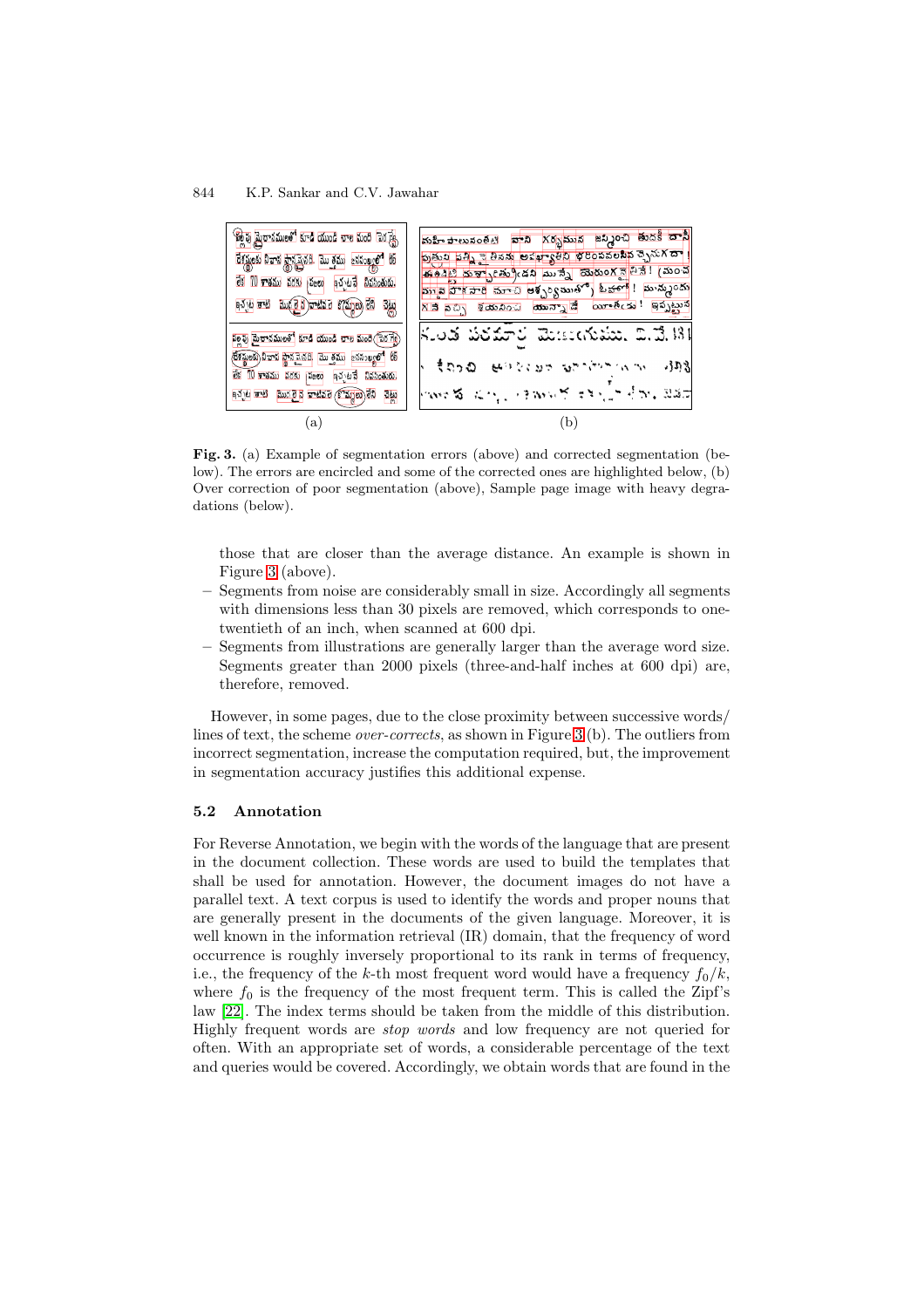

**Fig. 4.** Depiction of Annotation built above the clustering procedure

<span id="page-8-0"></span>frequency range 10 to 200. The obtained set of keywords are rendered to form word images using the Eenadu font. These keyword images are also clustered using the profile features and DTW distance.

To annotate the word images, a hierarchy of comparisons are performed between the keyword- and word-images. Firstly, the cluster centroids of the word images are matched with the cluster centroids of the keyword images. The closest keyword-centroid is assigned to each word-centroid. This is performed for the two levels of hierarchy of word image and keyword clusters. We now have a correspondence between a keyword cluster and a word image cluster. An exact comparison of images can now be performed to identify the appropriate annotation for each word image. The procedure is depicted in Figure [4.](#page-8-0)

#### **5.3 The Search Engine**

From the word annotation, the documents that contain a given keyword can be obtained by identifying the words that are annotated by the keyword. This allows us to build the search index for the document collection. The index would contain the keywords that were used for annotation. A query is searched for in this index file and the documents containing the keyword are retrieved for the user. Since the search is in the text domain, the matching of query and index term is very quick. The system allows for querying using a transliteration scheme called *omtrans*, where the Telugu language query is entered in a Roman format. The search system has a response time of about 0.01 seconds per query. The relevant document images are retrieved for the user. Since the delivery is in the image format, the delivery of the image requires close to 3.4 seconds.

#### **5.4 Computing Resources**

The clustering and annotation phases require large computation resources. To make the process feasible, we distributed the computation over a cluster of 35 machines. Each machine was assigned a set of books, which were processed in a semi-automatic manner, with minimal manual intervention. One of the major challenges in this project was the handling of large amounts of data, and transferring the data across different machines.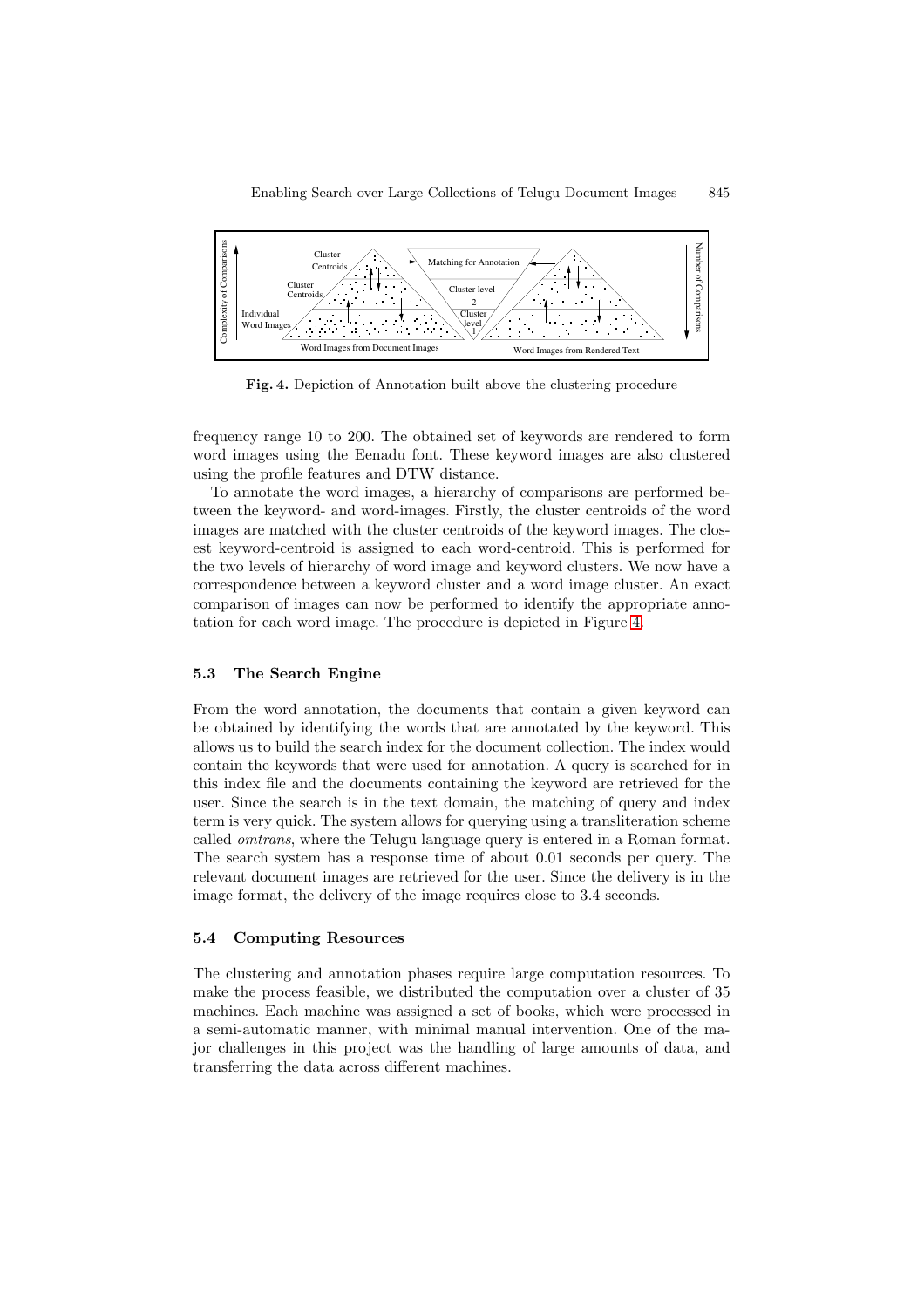## **6 Performance Evaluation on Ground Truth**

The system built using the techniques described in this paper, was tested against a ground truth of five books, consisting of 1030 pages. The ground truth was created by manually typesetting the content of each page. The number of words in the text were 100,000, consisting of 50,000 unique words. The segmentation algorithm yielded more than 211,000 words. Following the merging of segments for segmentation-correction, the word count was 300,000. These words were clustered to 16,000 clusters. The number of words in a cluster indicates the number of words similar to the centroid in all the documents, which ideally corresponds to the word occurrence frequency in the text documents. The clusters were matched against the frequency of occurrence of each individual word in the text. The percentage of match was found to be 58.77 %.

The annotation performance was tested against the real text documents. The accuracy of annotation was calculated as the number of matching words divided by the total number of words in the given document, averaged over all documents. The accuracy of annotation was found to be 48.63%, while 24.75% of the words were annotated with a word form variation of the actual word. This is allowable, since the retrieval system would perform stemming and index a word by only its stem word. The search systems built separately over text documents and the annotated images. In case of the ground truth collection, all words were indexed, ensuring a near-perfect precision-recall. The two search engines were evaluated against 20 queries picked randomly from the keyword set. The retreival results are evaluated using the *R*-precision measure, which is the precision of the system at *R* documents retrieved, *R* being the number of known relevant documents for the given query in the collection. *R* is obtained from the result of the groundtruth search system. The top 20 results were evaluated for retreival performance and the overlap in the retrieved documents was found to be about 77.38%. Thus the annotated documents are able to replciate text retrieval perfcormance to upto an accuracy of 77%. *The difference between the accuracies of the two systems comes from the inaccuracies in the image processing domain*. The errors in segmentation, clustering and annotation propogate from one stage to the next and contribute to this mismatch in the performance between purely-text based and annotated image based systems.

## **7 Related Work**

Our work is similar to many of the feature indexing methods [\[14\]](#page-11-2) and especially [\[7,](#page-10-7)[10\]](#page-10-10). However, we annotate each of the clusters, instead of directly using them to build the index. An attempt at manual annotation of word image clusters was reported in [\[23\]](#page-11-11), which is generally un-affordable. The motivation to use an annotation based approach comes from recent interest in automatic annotation [\[16](#page-11-4)[,17](#page-11-5)[,15\]](#page-11-3). Especially [\[15\]](#page-11-3) uses an annotation based approach for images and videos using their textual content. Our work improves upon existing image matching systems and provides a scheme for building practical search systems for image collections.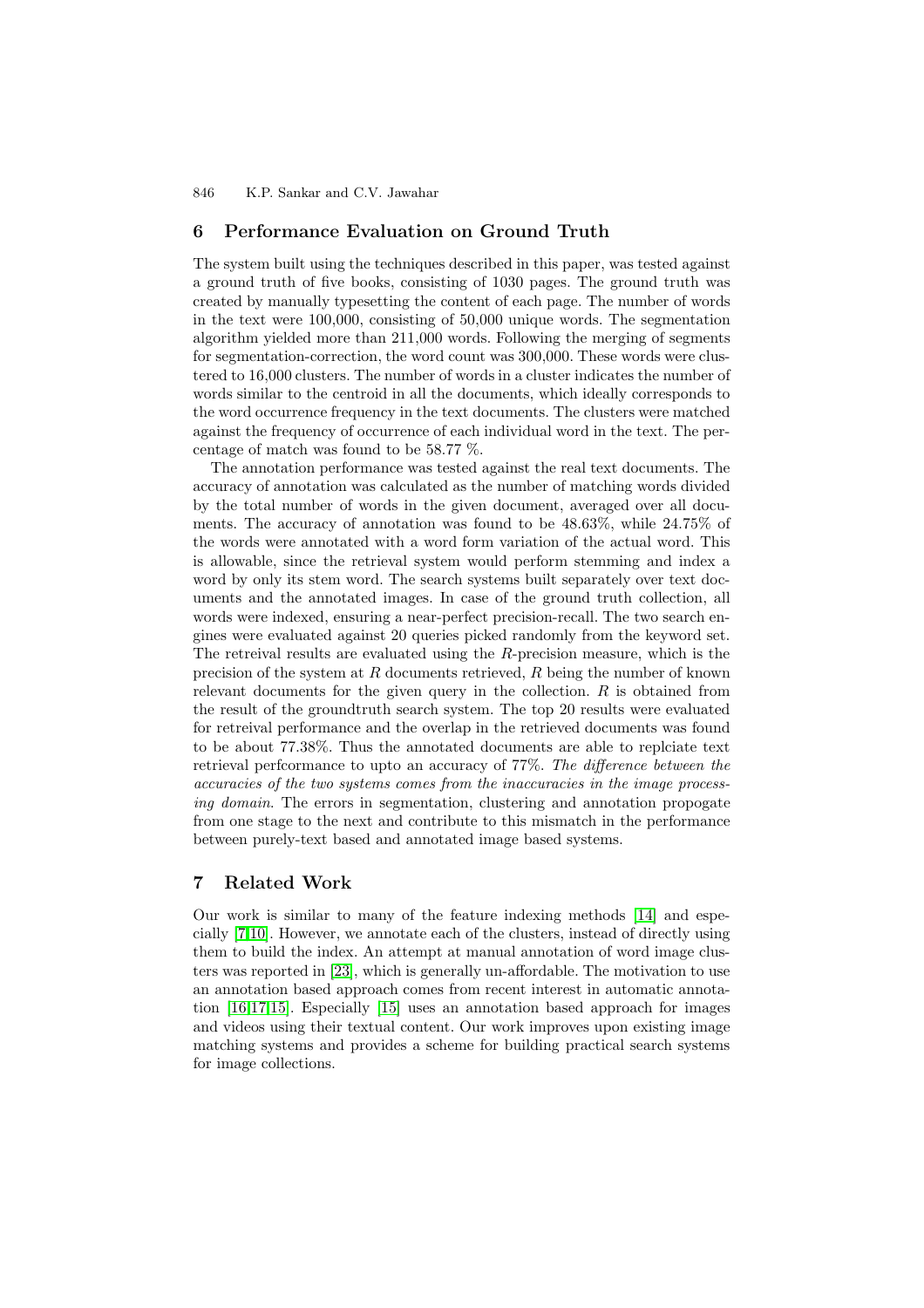## **8 Conclusion and Future Directions**

We have demonstrated the power and effectiveness of an annotation based approach toward building search systems for document images. We tested our approach on the Indian language – Telugu, which is considered one of the most challenging to build a search system on (using conventional approaches). We built a system on 75,000 page images consisting of 21 million words, which is the largest test set used thus far in the known literature. The retrieval performance was found to be satisfactory. The approach is scalable to large collections, as is shown by our work, with the annotation time increasing linearly with the collection, while the retrieval time remains unchanged.

Since the system depends heavily on word image matching, robust and quick techniques could speed up the process. Better features and similarity measures could improve the performance of clustering, and thus of the entire system. Efficient clustering and indexing schemes could be further explored for speeding up the process. The applicability of the techniques could be tested for document images of other languages. The scalability of the approach to large digital libraries of tens of thousands of books needs to be evaluated. Finally, the results of annotation could be used to refine the segmentation of the page at word level, which could be used to learn better segmentation techniques.

### <span id="page-10-3"></span><span id="page-10-1"></span><span id="page-10-0"></span>**References**

- 1. Universal Library at: http://www.ulib.org.
- 2. Ambati, V., N.Balakrishnan, Reddy, R., Pratha, L., Jawahar, C.V.: The digital library of india project: Process, policies and architecture. In: 2nd International Conference on Digital Libraries(ICDL). (2006)
- <span id="page-10-2"></span>3. Pramod Sankar, K., Vamshi Ambati, Lakshmi Pratha, Jawahar, C. V.: Digitizing a million books: Challenges for document analysis. In: 7th International Workshop on Document Analysis Systems, DAS, LNCS, Springer-Verlag (2006) 425–436
- <span id="page-10-4"></span>4. Mitra, M., Chaudhuri, B.B.: Information retrieval from documents: A survey. Inf. Retr. **2** (2000) 141–163
- <span id="page-10-5"></span>5. Doermann, D.: The indexing and retrieval of document images: A survey. In: Computer Vision and Image Understanding (CVIU) 70. (1998) 287–298
- <span id="page-10-6"></span>6. Taghva, K., Borsack, J., Condit, A.: Evaluation of model-based retrieval effectiveness with ocr text. ACM Trans. Inf. Syst. **14** (1996) 64–93
- <span id="page-10-7"></span>7. Rath, T., Manmatha, R.: Word image matching using dynamic time warping. Proc. Computer Vision and Pattern Recognition (CVPR) **2** (2003) 521–527
- <span id="page-10-8"></span>8. Marinai, S., Marino, E., Soda, G.: Font adaptive word indexing of modern printed documents. IEEE Trans. Pattern Anal. Mach. Intell. **28** (Aug., 2006) 1187–1199
- <span id="page-10-9"></span>9. Harit, G., Chaudhury, S., Ghosh, H.: Managing document images in a digital library: An ontology guided approach. In: DIAL '04: Proc. of the First International Workshop on Document Image Analysis for Libraries. (2004) 64
- <span id="page-10-10"></span>10. Jawahar, C.V., Million Meshesha, Balasubramanian, A.: Searching in document images. In: 4th Indian Conference on Computer Vision, Graphics and Image Processing (ICVGIP). (2004) 622–627
- <span id="page-10-11"></span>11. Srihari, S.N., Huang, C., Srinivasan, H.: Search engine for handwritten documents. Document Recognition and Retrieval **SPIE, Vol. 5676** (2005) 66–75